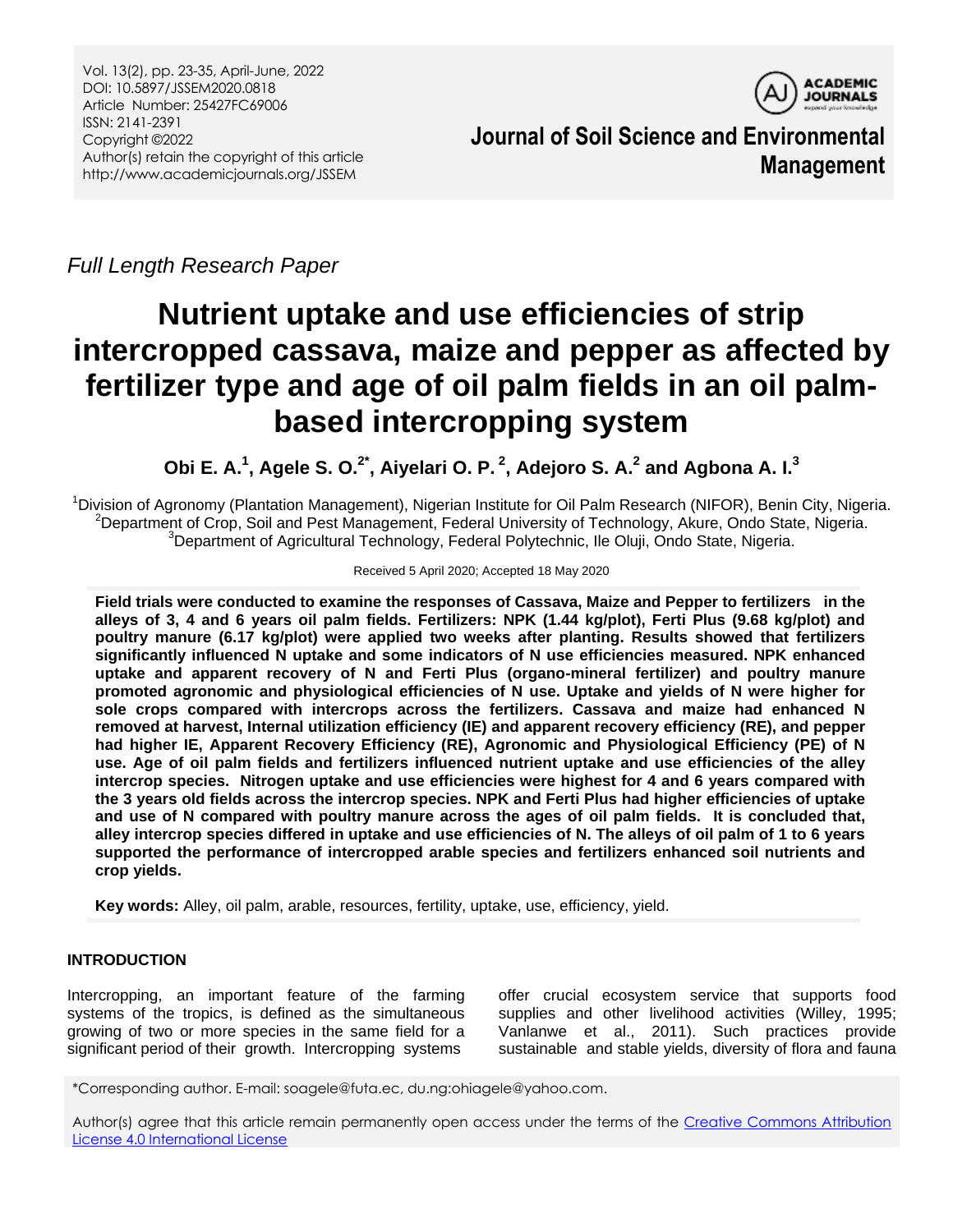and lower risks of crop failure, as well as implement, sustain and enhance environmental quality, ecosystem services and livelihoods along with sustainable landscapes (Ajayi et al., 2016; Agele et al., 2018a). Intercropping practices are reported to optimize ecological processes including the cycling of nutrients, maintains carbon stocks and its sequestration, conservation of soil water and modification of microclimate and reduce soil degradation (Vanlanwe et al., 2011; Agele et al., 2018a).

Agroforestry involves growing trees in mixtures and arable/food crops and fruit tree species simultaneously on a farm (growing arable crops and fruit tree species in mixtures). Alley cropping is an agroforestry technique in which trees are planted in hedgerows, and annuals (arable or fodder) crops are planted in the "alley ways" between the hedge row plants. Alley cropping involves growing short duration trees and shrubs that are compatible with arable or fodder cropping (in alleys (interrow spaces). Alley cropping involves growing short duration trees and shrubs that are compatible with arable or fodder crops. The trees provide other benefits such as reducing erosion, maintaining soil fertility and providing additional income to farmers and landowners, and offers opportunities for farmers in terms of crop diversity and food security in the early years of tree establishment (Vanlauwe et al., 2011). The advantages of alley cropping are attributable to increases in long-term sustainability by improving soil quality, increased economic diversity, carbon sequestration, farm yield, resource use efficiencies, and environmental resilience (Willey, 1995; Bedoussac and Justes; 2010; Malay et al., 2014).

Variable availability of growth resources with ages of trees following its establishment exist; thus the variability in the capture and use efficiencies by hedge row crops and alley crops (component species). Research on intercropping has shown that fruit trees can be intercropped successfully with arable crops during the early stages (1 to 5 years) of establishment. Information is inadequate with respect to the performance of alley crops in the fruit tree-based agroforestry systems of the savanna agroecologies of Nigeria. There is therefore merit in research for enhanced understanding of performance of arable species such as cassava, maize and pepper as alley crops in the early years of oil palm and as alternative cash crop for fruit tree farmers and crop diversification during the early stages (establishment) of their growth. Optimum species combination of arable species in the alleys of oil palm would optimize the benefits of competitive interactions based on resource availability and use by the intercrops and oil palm. Rapid depletion of soil nutrients and further degradation of soil quality in sub-Saharan Africa is a challenge to agriculture, where annual N depletion rate is about 26 kg year<sup>1</sup> (Stoorvogel et al., 1993; Moisier et al., 2004). In agriculture worldwide, efforts to increase crop

yields and quality to meet rising demand for food from growing population, has been based on the use (application) of fertilizers both from inorganic and organic origins (FAO, 2011). Paul and Mannan (2007) and Agele et al. (2011) opined that sustainable soil fertility management and sustainable agriculture can be achieved with the use of both mineral (inorganic) and organic fertilizers. Fertilizer application has been reported to improve nutrient use efficiency and chemical and nutritional quality of crops (Moisier et al., 2004; Agele et al., 2011). However, in the tropics, high costs and accessibility of fertilizer constitute huge constraints to the success of fertilizer use (FAO, 2011). High N uptake and utilization efficiency by crops without deleterious effect on yield and ecosystem are required (Scholberg et al., 2000; Agele et al., 2008). Nitrogen use efficiency (NUE) for crop production is less than 40% worldwide (Stoorvogel et al. 1993; Raun and Johnson, 1999; Agele et al., 2018b; Tsadik, 2019). Research is required to improve crop NUE and yield and develop sustainable fertilizer usage in response to increasing economic and environmental concerns. Lopez-Bellido and Lopez-Bellido (2001) and Agele et al. (2008) have shown that nitrogen use efficiency is affected by cropping systems, fertilizer types and application rate. The efficiencies of nitrogen uptake and use for yield production and hence nitrogen harvest index (NHI) is strongly affected by nutrient availability from fertilizer sources. Availability of soil N, the efficiency of its uptake and use in biomass and fruit production are also affected by crop types, soil and climatological characteristics of a region (McCall and Willumsen, 1998; Agele et al. 2008, 2011). Yamoah et al. (1998), Nevens et al. (2004) and Agele et al. (2008; 2011) concluded that NUE efficiency affected by soil nutrient enrichment from fertilizer sources. Rather et al. (1999) and Agele et al. (2008; 2011) opined that crop yields may increase under fertilizer treatments possibly due to improved efficiency of nutrient uptake and use. Uptake, use and partitioning of N between vegetative and reproductive components are commonly used in addition to other criteria in the selection for yield in crops (Agele et al., 2008) and to create cultivars adapted to low input management systems. Although these attributes vary in diverse ecologies, there are however, information is inadequate on uptake and use efficiencies of soil N in crop species common to the cropping systems of the humid tropics (Akintoye et al., 1999; Agele et al., 2008).

The objectives of to examine the responses of Cassava, Maize and Pepper to application of NPK, Ferti Plus (an organomineral fertilizer) and poultry manure when sown as strip intercrops in the alleys of 3, 4 and 6 years old oil palm. The aim is to improving understanding of effects of fertilizer application for enhancement of nutrient (fertility) status, growth and yields of alley intercrops, and fertilizer types influence on N uptake and use efficiencies from applied fertilizers for biomass and yield production in an oil palm-based intercropping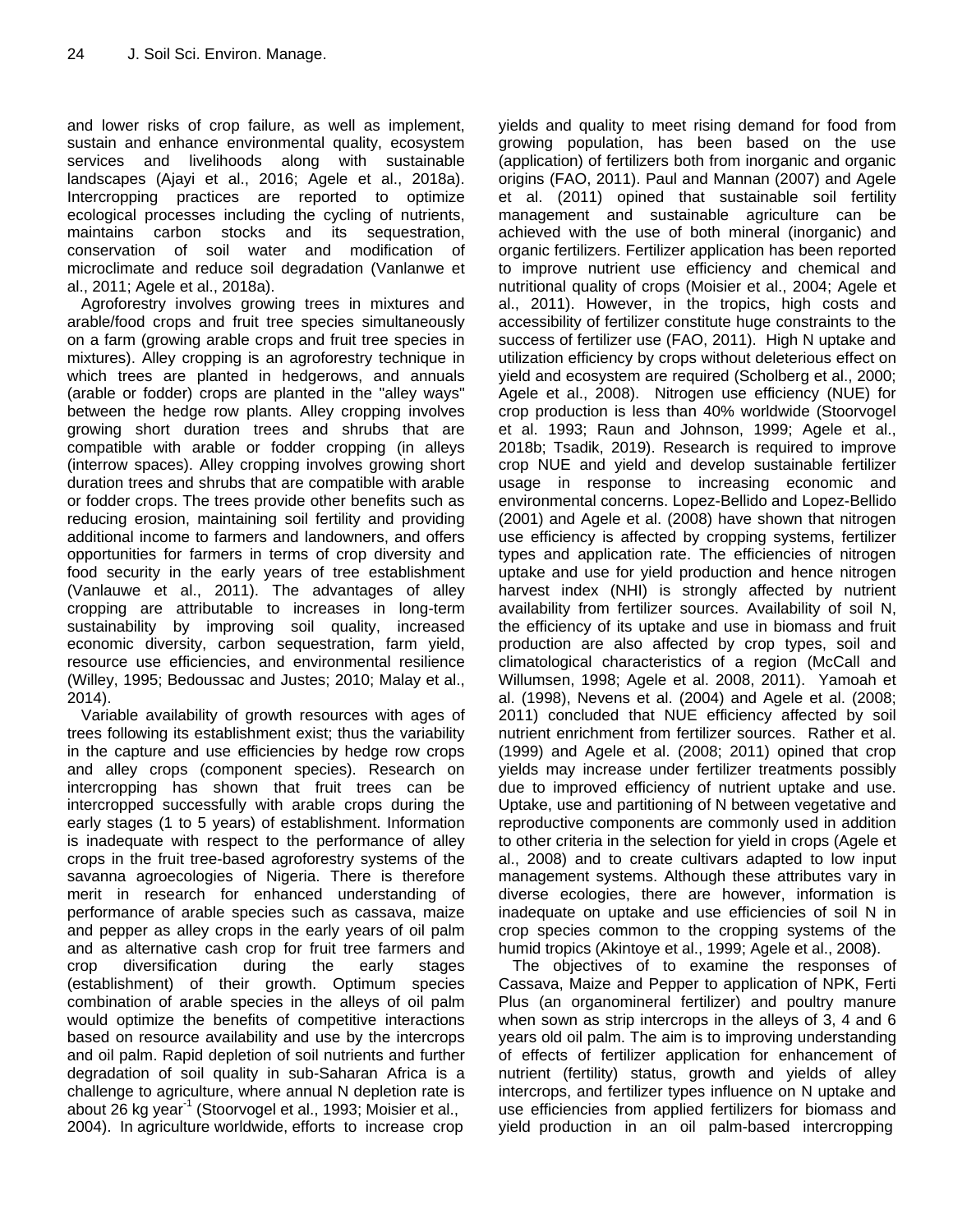system of the rainforest zone of Nigeria.

#### **MATERIALS AND METHODS**

Studies were conducted to determine the effects of fertilizer (NPK, Poultry manure and organic pelletized organic fertilizer) and age (3, 4 and 6 years) of oil palm on nutrient uptake and use efficiencies of strip intercropped cassava, maize and pepper in an oil palm-based intercropping system. This study was conducted at Nigerian Institute for Oil Palm Research (NIFOR) Experimental Fields. Cassava, maize and pepper were strip-intercropped in the alleys of of oil palm of different ages. The fertilizers (NPK, Ferti plus and poultry manure) were respectively applied at the rate of 67.5, 168.75 and 337.5 g/plant) as determined by the soil test. The indices of N uptake and agronomic and physiological efficiencies of N use were calculated using the procedures described in the literature (Gungunla, 1999; Fageria and Baligar, 2003; Dobermann, 2007; Quanbao et al., 2007). conducted to determine the effects of fertilizer (NPK,  $AE \equiv$ <br>and organic poletized organic fertilizer one day of the order of poletical numeric uptake and use efficiency of<br>system. This study was conducted at Nigeran-<br>sys

Nutrient uptake refers to the ability of crop to extract or absorb nutrients from the soil. The uptake of nitrogen was calculated as the product of the measured N concentrations in shoot biomass and reproductive structures (fruit/seed/tuber) the weight of the biomass (shoot and reproductive structures) (Gungunla, 1999, Fageria and Baligar, 2003).

N Uptake = Yield of grain or straw (kg ha<sup>-1</sup>) x N concentration of grain or straw (%)

N uptake efficiency was computed as:

Update efficiency = 
$$
\frac{\text{total above} - \text{ground nutrient in the plant at maturity}}{\text{Nutrient Supplement (NS)}}
$$

The proportion of total plant N partitioned to the shoot is called the N harvest index (NHI). It is also defined as the percentage of grain N uptake to total plant N uptake (Fageria et al.*,* 2003).

N harvest index (NHI) = 
$$
\frac{Show\ N\ uptake}{total\ plant\ N\ uptake}
$$

Nutrient Use Efficiency (NUE): This is a term used to indicate the ratio between the amount of fertilizer N removed from the field by the crop and the amount of fertilizer applied. NUE is expressed in several ways as the efficiency of conversion of nutrient taken up by the plant into crop biomass. This ratio describes the efficiency of N fertilizer utilization in crop production.

$$
NUE = \frac{(N \text{ crop uptake fertilised } -N \text{ crop uptake unfertilised } )}{N \text{ fertilizer (mineral } N)}
$$
 ×100

The conversion of efficiency (CEN) of nutrient taken up from the soil solution is defined as:

$$
CEN = \frac{\text{total above ground biomass}}{\text{Total nutrient uptake}}
$$

Total above ground biomass is the sum of root and shoot biomass expressed on a dry weight basis.

Agronomic Efficiency (AE) is calculated as the unit of yield increase per unit nutrient applied. It reflects the direction of production impact of applied fertilizer and also relates to economic return. The calculation of AE requires knowledge of yield without nutrient input, so is only known when research plots with zero

nutrient is been implemented on the farm (Vanlauwe et al.*,* 2011). AE is expressed in several ways as reported in literature as the efficiency of conversion of nutrient taken up by the plant into crop biomass

$$
AE = \frac{Y - Y_0}{F}
$$

where AE is agronomic efficiency, Yn is crop yield (kg/ha) from plots that received fertilizer while Yo is yield from plot without fertilizer, and Fn is the amount of nutrient applied (kg/ha).

Physiological Efficiency of N use (PE): is defined as the yield increase in relation to the increase in crop uptake of the nutrient in above ground parts of the plant (Dobermann, 2007). Similar to AE, it needs a plot without application of the nutrient of interest to be implemented, and requires measurement of nutrient concentrations in crop biomass (shoot and reproductive structures).

$$
PE = \frac{(Y-Y_0)}{(U-U_0)}
$$

where  $PE =$  physiological efficiency of N use, Y = crop yield with applied nutrient, Yo = crop yield with no applied nutrient,  $U =$  plant nutrient uptake of above ground biomass at maturity, Uo = plant uptake with zero fertilizer.

Apparent Recovery Efficiency (ARE): is the ratio of nutrient uptake to nutrient applied, it is also defined as the difference in nutrient uptake in above ground parts of the plant between the fertilizer treated and untreated crop relative to quantity of nutrient applied. Like AE, ARE can be measured when a plot without nutrient has been implemented on the site, but in addition requires measurement of nutrient concentration in the crop.

$$
ARE = \frac{Nn - No}{Fn}
$$

where ARE is apparent recovery efficiency, Nn and No (kg/ha) are nutrient uptake by the crop with and without the applied nutrient respectively, Fn (kg/ha) is the amount of nutrient applied.

Nutrient utilization efficiency (NUE) is calculated as the product of physiological and recovery efficiency. It is calculated based on the method described by Dobermann (2007).

#### $NUE = PE * ARE$

Internal Utilization Efficiency (IE) is defined as the yield in relation to total nutrient uptake. It varies with genotype, environment and management. IE is an indication of the efficiency of internal nutrient conversion, which may be affected by other stresses (deficiencies of other nutrients, drought stress, heat stress, mineral toxicities, pest etc.) (Dobermann, 2007).

$$
IE = \frac{Y}{U}
$$

where Y is the yield of harvested portion of crop with nutrient applied and U is the total nutrient uptake in above ground crop biomass with nutrient applied

The total factor productivity (TFP) relates an index of output to a composite index of all inputs while Partial Factor Productivity measure relates output to a single input. Partial Factor Productivity (PFP) is a simple production efficiency expression, calculated in units of crop yield per unit of nutrient applied (Dobbermann, 2007).

$$
PFP = \frac{Y}{F}
$$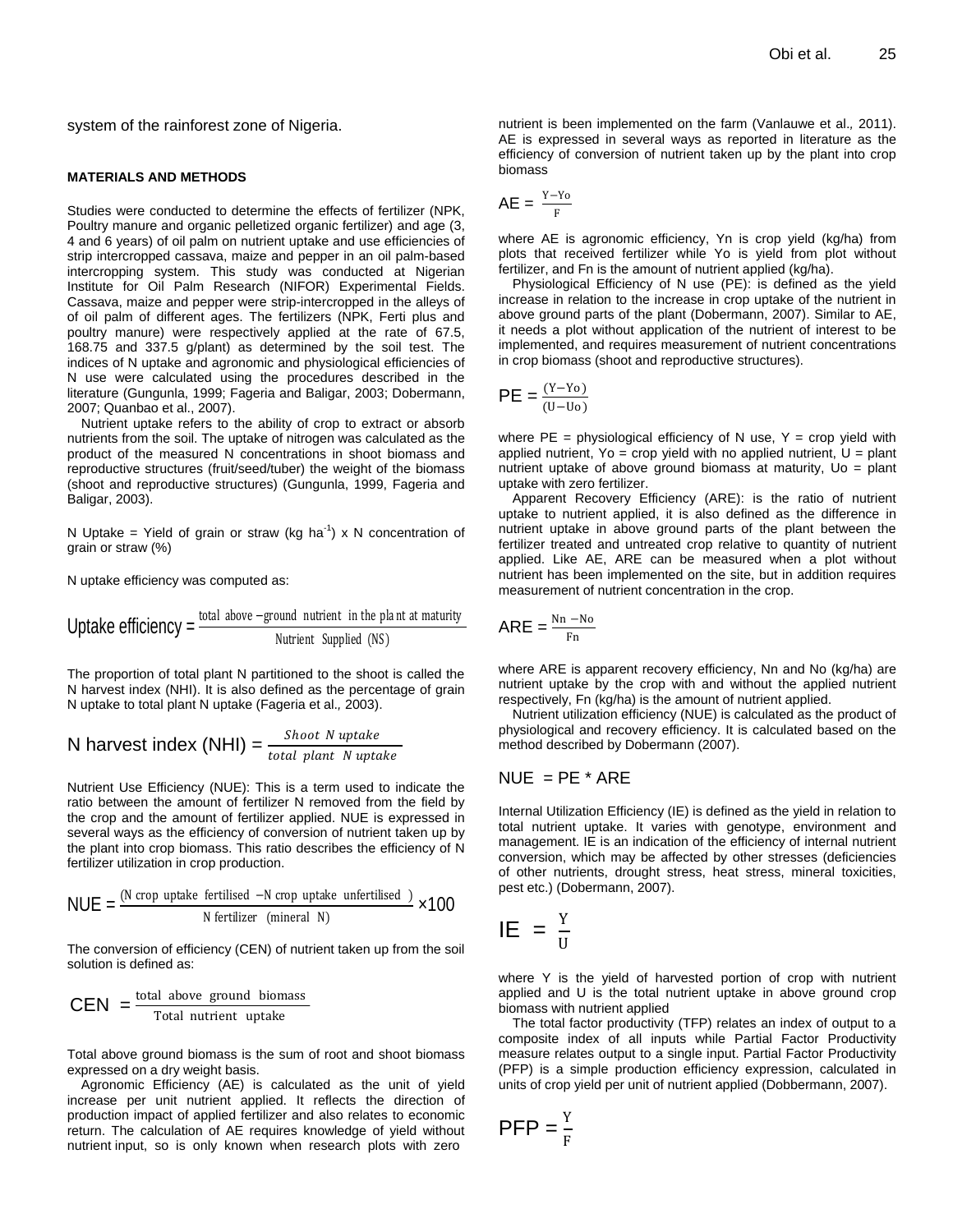| <b>Fertilizer and Intercrop</b> |                   | N contents | <b>Biomass</b> | PuN     | PuO     | PuN (sole) | Intercrop<br>mixture<br>yield (+N) | <b>Mixture</b><br>yield<br>(unfertilized) | Sole crop<br>yield (N) | Sole crop<br>yield<br>(unfertilized) | <b>NHI</b><br><b>Mixture</b> | <b>NHI</b><br>sole crop |
|---------------------------------|-------------------|------------|----------------|---------|---------|------------|------------------------------------|-------------------------------------------|------------------------|--------------------------------------|------------------------------|-------------------------|
| Cassava                         | <b>NPK</b>        | 1.81       | 1212           | 1775.61 | 1324.35 | 1844.3     | 37.8                               | 31.2                                      | 42                     | 35.7                                 | 0.047884                     | 0.058013                |
| Maize                           |                   | 1.68       | 125            | 164.64  | 113.68  | 178.1      | 11.3                               | 10.4                                      | 14.2                   | 11.4                                 | 0.148673                     | 0.161538                |
| Pepper                          |                   | 2.03       | 129            | 170.52  | 126.84  | 205.0      | 12.3                               | 11.2                                      | 15.3                   | 12.3                                 | 0.165041                     | 0.18125                 |
| Cassava                         | Poultry<br>manure | 1.49       | 1108           | 1183.06 | 897.22  | 1247.2     | 33.7                               | 27.3                                      | 37.6                   | 35.7                                 | 0.044214                     | 0.054579                |
| Maize                           |                   | 1.38       | 109            | 111.78  | 87.48   | 187.0      | 10.4                               | 8.3                                       | 13.4                   | 11.4                                 | 0.132692                     | 0.166265                |
| Pepper                          |                   | 1.54       | 97             | 113.96  | 88.06   | 173.4      | 11.7                               | 11.2                                      | 14.6                   | 12.3                                 | 0.131624                     | 0.1375                  |
| Cassava                         | Ferti Plus        | 1.53       | 1194           | 1320.39 | 957.93  | 1844.4     | 31.3                               | 26.8                                      | 37.4                   | 35.7                                 | 0.048882                     | 0.05709                 |
| Maize                           |                   | 1.37       | 118            | 119.19  | 87.87   | 154.5      | 9.3                                | 7.4                                       | 11.7                   | 11.4                                 | 0.147312                     | 0.185135                |
| Pepper                          |                   | 1.73       | 123            | 134.94  | 102.96  | 172.4      | 10.8                               | 9.3                                       | 14.1                   | 12.3                                 | 0.160185                     | 0.186022                |
|                                 | <b>LSD</b>        | 0.37       | 35.98          | 20.57   | 17.73   | 21.9       | 2.74                               | 2.47                                      | 2.84                   | 2.33                                 | 0.005                        | 0.004                   |
| Fertilizers (Fz)                |                   | $\star$    | $\star$        | $\star$ | $\star$ | $\star$    | $\star$                            | $\star$                                   | $\star$                | $\star$                              |                              | $\star$                 |
| Crop types (Ct)                 |                   | $\star$    | $\star$        | $\star$ | $\star$ | $\star$    | $\star$                            | $\star$                                   | $\star$                | $\star$                              | $\star$                      | $\star$                 |
| Fz*Ct                           |                   |            | $\star$        | *       |         |            |                                    |                                           |                        |                                      | $\star$                      | $\star$                 |

**Table 1.** Effects of fertilizers and intercrops on N content and uptake, crop yields and nitrogen harvest index (NHI).

where Y is yield of harvested portion of crop with nutrient applied and F is the amount of nutrient applied.

#### **Data analysis**

Data collected were analysed following analysis of variance (ANOVA) procedure of SAS (2007 version), and significant treatment means were separated for 5% (P < 0.05) probability level.

#### **RESULTS**

The fertilizers exerted significant effects on nitrogen uptake for biomass and yield production of cassava, maize and pepper strip intercropped in the alleys of 3, 4 and 6 years oil palm plots. Compare with Ferti Plus and poultry manure, NPK compound enhanced the contents, uptake and

yields of N for shoot biomass and yields of both the sole crop and intercrop mixtures of cassava, maize and pepper (Table 1). The uptake and yields of N were higher for the respective sole crops of cassava, maize and pepper compared with the strip intercrops. While N content was highest for fruits of pepper, highest N uptake and N yields were found for cassava leaves and tubers. Poultry manure had varied effects on nitrogen contents, N uptake and N yields of the intercrops, biomass and tuber yields were heaviest for cassava therefore, its N uptake and N yields were higher compared with maize and pepper under application of poultry manure. The effects of ferti plus organo mineral fertilizer on N uptake and N yields of the intercrops was similar to that of poultry manure (Table 1). The interaction of intercrop and fertilizer types were significant for most of the indicators of nutrient uptake measured

(Table 1).

Across the ages of oil palm fields (3, 4 and 6 years), the fertilizers (NPK, fertiplus and poultry manure) enhanced the nutrient uptake of sole and intercropped alley crops of cassava, maize and pepper. There were significant differences for N uptake among the ages of oil palm and fertilizer types applied. NPK, Ferti plus and Poultry manure enhanced the nutrient uptake for cassava (biomass) planted in the alleys of 3, 4 and 6 years old palm. However, NPK produced slight increases in N uptake of cassava under 4 and 6 years old oil palm compared with other fertilizers (NPK, Ferti Plus and poultry manure (Table 2). The fertilizers and age of oil palm affected nutrient uptake in the leaf and seed of maize. NPK and Ferti plus significantly enhanced leaf and seed nutrient uptake of maize compared to poultry manure across the ages of oil palm. The values of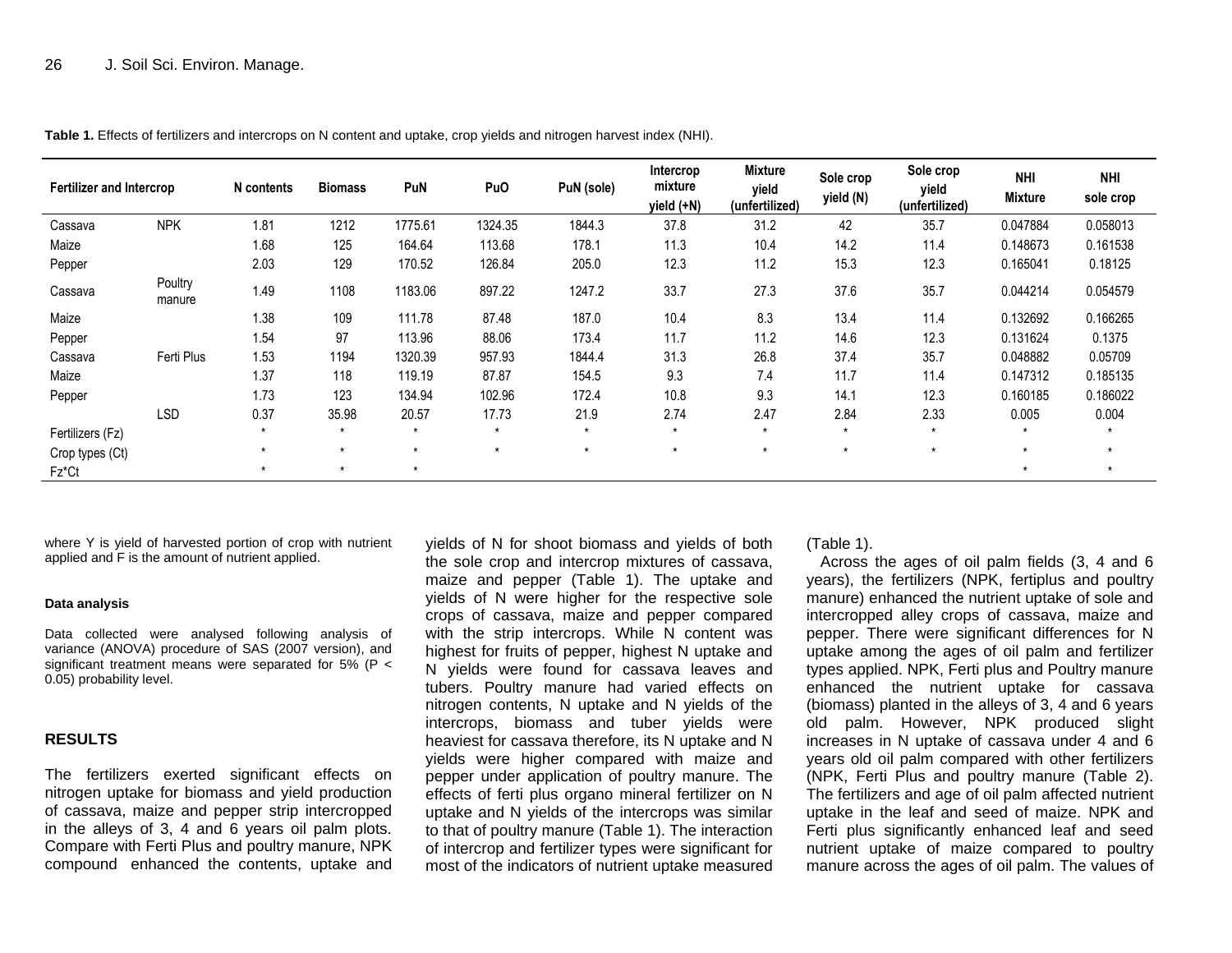|                  |                   | Agronomic<br>efficiency of<br>fertilizers | Physiological<br>efficiency of<br>fertilizers | N recovery<br>efficiency | Apparent<br>recovery<br>of N | <b>Utilization</b><br>efficiency of N | Internal<br>utilization<br>efficiency | <b>Partial factor</b><br>productivity | N<br>conversion<br>efficiency | N removed at<br>harvest | Relative<br>interaction<br>intensity | <b>Competitive ability</b><br>for nutrients |
|------------------|-------------------|-------------------------------------------|-----------------------------------------------|--------------------------|------------------------------|---------------------------------------|---------------------------------------|---------------------------------------|-------------------------------|-------------------------|--------------------------------------|---------------------------------------------|
| Cassava          |                   | 247.61905                                 | 0.0146257                                     | 1.504200                 | 15                           | 0.2193857                             | 0.0212885                             | 0.12600                               | 0.5524862                     | 1771.1955               | 0.809406                             | 0.2907                                      |
| Maize            | <b>NPK</b>        | 276.10619                                 | 0.0176609                                     | 0.169866                 | 1.7                          | 0.0300235                             | 0.0686346                             | 0.03767                               | 0.5952381                     | 164.26107               | 0.784000                             | 0.2626                                      |
| Pepper           |                   | 273.17073                                 | 0.0251832                                     | 0.145600                 | 1.4                          | 0.0352564                             | 0.0721323                             | 0.04100                               | 0.4926108                     | 170.0972                | 0.651162                             | 0.2635                                      |
| Cassava          |                   | 4050.4451                                 | 0.0223901                                     | 1.084666                 | 11                           | 0.2462916                             | 0.0284855                             | 0.00674                               | 0.6711409                     | 1182.8806               | 0.716606                             | 0.3032                                      |
| Maize            | Poultry<br>manure | 3990.3846                                 | 0.0864198                                     | 0.004860                 | 5                            | 0.4320988                             | 0.0930399                             | 0.00208                               | 0.7246377                     | 111.7625                | 0.743119                             | 0.2561                                      |
| Pepper           |                   | 4786.3248                                 | 0.019305                                      | 0.005180                 | 6                            | 0.1158301                             | 0.1026676                             | 0.00234                               | 0.6493506                     | 113.9423                | 0.762886                             | 0.2644                                      |
| Cassava          |                   | 381.81818                                 | 0.0124152                                     | 0.906150                 | 9                            | 0.1117365                             | 0.0237051                             | 0.07825                               | 0.6535948                     | 1017.110                | 0.722780                             | 0.2745                                      |
| Maize            | Ferti Plus        | 389.74359                                 | 0.0606641                                     | 0.078300                 | 8                            | 0.4853129                             | 0.0780267                             | 0.02325                               | 0.7299270                     | 118.9703                | 0.737288                             | 0.2475                                      |
| Pepper           |                   | 348.93617                                 | 0.0469043                                     | 0.079950                 | 9                            | 0.4221388                             | 0.0800356                             | 0.02700                               | 0.5780347                     | 134.6826                | 0.634146                             | 0.2423                                      |
| LSD (0.05)       |                   | 1991.04                                   | 0.025                                         | 0.566                    | 4.36                         | 0.176                                 | 0.031                                 | 0.041                                 | 0.079                         | 62.68                   | 0.057                                | 0.019                                       |
| Fertilizers (Fz) |                   | *                                         |                                               | $\star$                  |                              | $\star$                               | $\star$                               |                                       |                               | $\star$                 | $\star$                              |                                             |
| Crop types (Ct)  |                   | $\star$                                   |                                               |                          | $\star$                      |                                       | $\star$                               |                                       |                               |                         | $\star$                              |                                             |
| Fz*Ct            |                   |                                           |                                               |                          |                              |                                       |                                       |                                       |                               |                         |                                      |                                             |

**Table 2.** Effects of fertilizers and intercrops on agronomic an physiological efficiencies of N use.

N uptake was higher under young palms (3 and 5 years old) and least for 6 years old for maize crop. Similarities were found for the effect of fertilizers on leaf and seed nutrient uptake and for 3 and 5 years old oil palm. Ferti plus and NPK enhanced N uptake in the seed of maize sown in the alleys of 3 and 4 years old oil palm compared 6 years old oil palm.

The intercrops and fertilizers (NPK, Poultry manure and Ferti plus) affected the measured indicators of nutrient uptake and use efficiencies across the ages of oil palm fields (Table 2a). For cassava, ferti plus promoted both efficiencies of N recovery efficiency of applied fertilizers and physiological efficiency of its use. Similar to ferti plus, poultry manure enhanced the utilization efficiencies of nutrients from the applied fertilizers. NPK enhanced both recovery and utilization efficiencies of nutrients, partial factor productivity, N removed at crop harvest and the competitive ability for uptake and use of nutrients from the applied fertilizers (Table 3a). In maize, NPK

enhanced recovery efficiency from applied fertilizers, partial factor productivity, N removed at harvest and competitive ability for nutrients (Table 2a). Ferti plus enhanced physiological, utilization and conversion efficiencies of nutrients while poultry manure improved physiological and utilization efficiencies of nutrients. In pepper, ferti plus and poultry manure enhanced the utilization efficiency of nutrients while NPK significantly enhanced N removed at harvest. The fertilizers affected almost all variables measured as indicators of agronomic and physiological efficiencies of nutrient use (Table 2a).

The alley intercrop species affected the utilization and recovery efficiencies of N, agronomic and physiological efficiencies of N use and apparent recovery of N from applied fertilizers (Table 3b). The interaction of intercrop and fertilizer type was significant on most of the measured variables of agronomic and physiological efficiencies of nutrient use by the intercrops. Agronomic and internal utilization

efficiencies of N were highest for maize and pepper while values for apparent recovery of N, partial factor productivity, N removed at harvest and competitive ability for nutrients were highest for cassava. Nitrogen harvest index (NHI) was lowest for cassava under sole and intercrop compared with maize and pepper (Table 2). Poultry manure and ferti plus (organo mineral fertilizer) enhanced agronomic efficiency, apparent recovery of nutrients from above ground biomass, internal utilization efficiency as well as N conversion efficiency while NPK enhanced partial factor productivity and NHI for both sole and intercrop mixtures.

The effects of fertilizers varied on agronomic (AE) and physiological (PE) efficiencies of N use by both sole and intercrops of cassava, maize and pepper sown into the alleys of 3, 4 and 6 years old oil palm plots (Table 2c). NPK fertilizer promoted these parameters compared with ferti plus, poultry manure and the non-manure plots. The intercrop species (cassava, maize and pepper) also had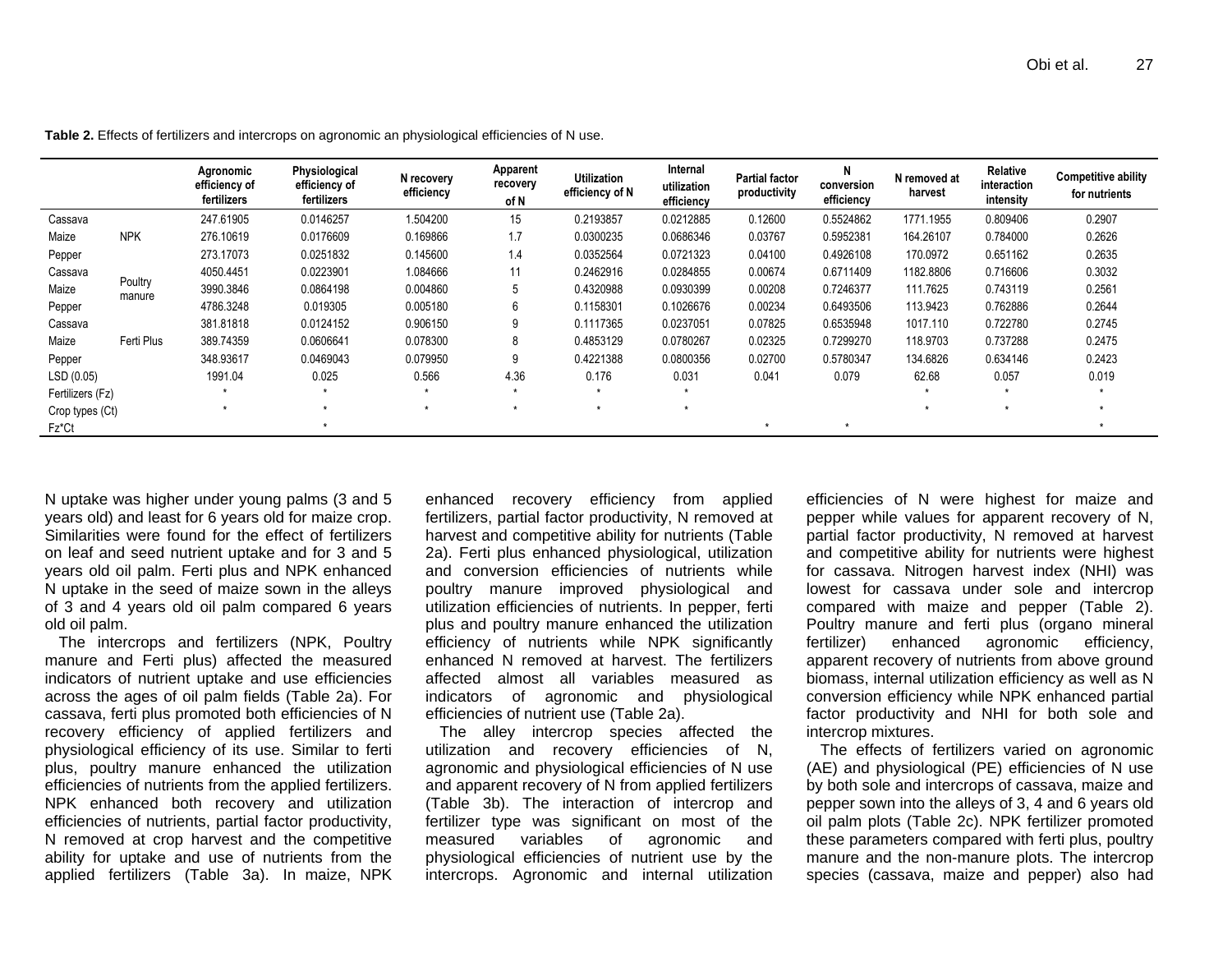| <b>Species</b> | N contents | PuN    | PuN (sole) | N Yield<br>(mixture | N Yield<br>(sole crop) | Agronom<br>ic Eff. | Apparent<br>recovery | Internal<br><b>'Itilization</b><br>Effi | <b>Partial Factor</b><br>productivity | N conversion<br>Eff | <b>NHI</b><br>'mixture) | <b>NHI</b><br>(sole) | N removed<br>@ harvest | Competitive<br>ability |
|----------------|------------|--------|------------|---------------------|------------------------|--------------------|----------------------|-----------------------------------------|---------------------------------------|---------------------|-------------------------|----------------------|------------------------|------------------------|
| Cassava        | 1.637      | 691.42 | 811.37     | 21.214              | 24.93                  | 2000.84            | 7.014                | 0.058                                   | 0.042                                 | 0.62                |                         | 0.12                 | 691                    | 0.27                   |
| Maize          | 1.576      | 454.79 | 569.95     | 17.142              | 20.63                  | 2021.14            | 6.014                | 0.067                                   | 0.02                                  | 0.65                | 0.11                    | 0.13                 | 455                    | 0.27                   |
| Pepper         | 1.581      | 450.54 | 569.14     | 17.071              | 20.59                  | 2031.54            | 7.057                | 0.068                                   | 0.025                                 | 0.64                | 0.12                    | 0.14                 | 451                    | 0.26                   |
| <b>LSD</b>     | 0.1469     | 6.9033 | 9.3745     | 9.434               | .2295                  | .2608              | 3.1552               | 0.6133                                  | 0.0576                                | 0.0755              | 0.0944                  | 0.002                | 57.373                 | 0.0023                 |

**Table 3a.** Effects of intercrop species on N uptake and utilization efficiency indicators.

**Table 3b.** Effects of fertilizer types on N uptake and utilization efficiency indicators.

| Fertilizers | contents | PuN<br>mixture | PuN<br>(sole) | Yield<br>(mixture) | Yield<br>(sole) | Agron<br>efficiency | Apparent<br>recovery<br>efficiency | Internal<br>utilization<br>efficiency | partial<br>Factor<br>productivity | N conversion<br>Eff | <b>NH</b><br>(mixture | <b>NHI</b><br>(sole) | N removed@<br>harvest | Competitive<br>ability |
|-------------|----------|----------------|---------------|--------------------|-----------------|---------------------|------------------------------------|---------------------------------------|-----------------------------------|---------------------|-----------------------|----------------------|-----------------------|------------------------|
| <b>NPK</b>  | 1.84     | 703.59         | 742.5         | 20.466             | 23.83           | 265.63              | 6.033                              | 0.054                                 | 0.068                             | 0.55                | 0.12                  | 0.13                 | 702                   | 0.75                   |
| Poultry     | 1.47     | 469.65         | 535.893       | 18.656             | 21.87           | 427.72              | 7.333                              | 0.074                                 | 0.013                             | 0.68                |                       | 0.12                 | 470                   | 0.74                   |
| Fert+       | 1.54     | 524.84         | 723.763       | 17.133             | 21.07           | 373.49              | 8.667                              | 0.062                                 | 0.042                             | 0.65                | 0.12                  | 0.14                 | 524                   | 0.7                    |
| LSD         | 09163    | 57.9400F       | 51.170        | 0.44828            | 0.4870          | 28.8997             | 0.32197                            | 0.00513                               | 0.01593                           | 0.03341             | 0.00438               | 0.0033               | 57.53                 | 0.00181                |

higher NHI under NPK fertilizer treatment. Sole crops had enhanced nitrogen harvest index (NHI) compared with intercrops. Nitrogen harvest index was significant by poultry manure compared to NPK and un-manure control for the intercrops. Sole crops of the respective intercrop species significantly influenced agronomy efficiency (AE), utilization efficiency (UE), internal efficiency (IE) and partial factor productivity (PFP) while the intercrop combinations had significantly improved AE, RE, UE, N-removed at harvest. The intercrop species (cassava, maize and pepper) for which NPK was applied had significantly higher AE, RE, UE, N-removed at harvest and PFP. Across the intercrops, NPK fertilizer enhanced the values of these variables compared to poultry manure and the un-manure plants.

The summary of N uptake, N yields, apparent recovery in above ground biomass and indices of

agronomic and physiological efficiencies of N use is presnetd in Table 4. In general, the fertilizers following their application to the strip intercrops in the alleys of 3, 4 and 6 years old palm influenced most of the indicators of N use efficiencies measured. Agronomy Efficiency (AE) differed significantly. Apparent Recovery Efficiency (RE), Apparent recovery Efficiency by difference (RE%), Physiological Efficiency(PE), Utilization Efficiency( UE), Internal utilization Efficiency(IE) and partial factor productivity (PFP) were not significantly different among the intercrops under the fertilizers. Fertilizer treatments enhanced most of measured variables of nutrient use efficiencies compared to unfertilized plots (control) (Table 4). The ages of oil palm significantly affected most of the measured variables among the intercrops except the N removed at harvest. However, apparent recovery of N differed among intercrops

and ages of oil palm plots. The values of the measured parameters were highest for 4 and 6 years oil palms across the intercrops.

The age of oil palm fields and fertilizers had significant effects on uptake of nitrogen in cassava. The uptake of nitrogen for biomass production in cassava differed among the ages of oil palm and fertilizers applied (Figure 1a). While values were highest under 6 years old under poultry manure, non-significant differences were found among the fertilizers for other ages of oil palm. N uptake for tuber production in cassava was enhanced for the 3 years old field by NPK and 4 years old by poultry manure (Figure 1b). Uptake of nitrogen from applied NPK and ferti plus enhanced biomass production in maize across the ages of oil palm fields. Lowest values of N uptake for biomass production in maize were found for poultry manure among the ages of oil palm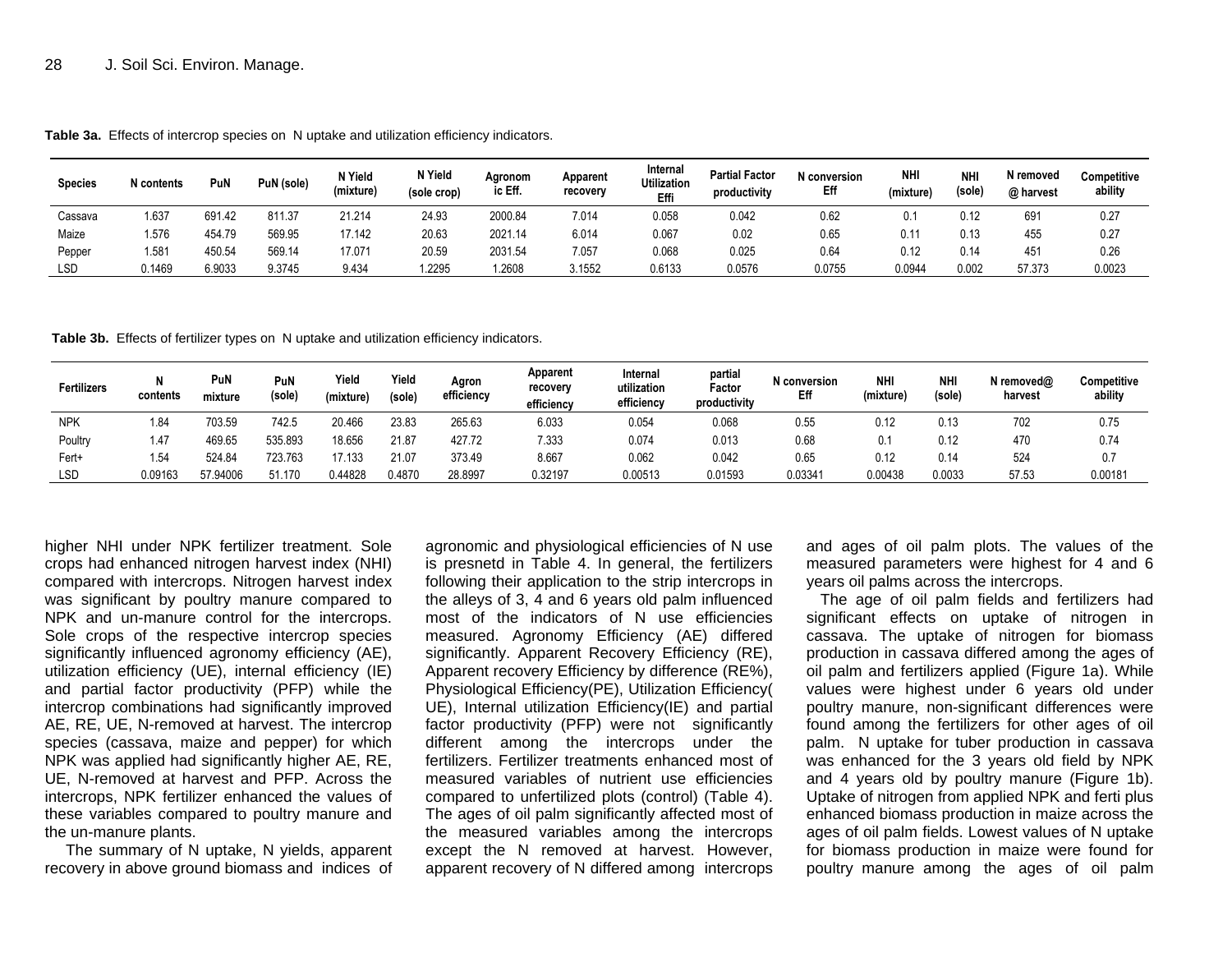| Fertilizer<br>and<br>Intercrop | <b>N</b> Uptake | <b>ANR (%)</b> | <b>ANUE</b><br>(kg/kg) | <b>PNUE</b><br>(kg/kg) | N<br>yield | <b>NHI</b> | N removed<br>@ harvest | N<br>conversion<br>efficiency |
|--------------------------------|-----------------|----------------|------------------------|------------------------|------------|------------|------------------------|-------------------------------|
| Cassava                        | 513.65          | 7.02           | 2011.03                | 0.0175                 | 21.22      | 0.10       | 691.3                  | 0.62                          |
| Maize                          | 337.01          | 8.01           | 2021.14                | 0.0211                 | 17.14      | 0.11       | 477.7                  | 0.65                          |
| Pepper                         | 335.48          | 7.06           | 2031.52                | 0.0233                 | 18.51      | 0.12       | 445.6                  | 0.64                          |
| <b>LSD</b>                     | 11.51           | 0.41           | 31.43                  | 0.001                  | 7.02       | 0.002      | 15.31                  | 0.02                          |
| Zero                           | 617.5           | 4.71           | 248.33                 | 0.012                  | 13.56      | 0.09       | 342.4                  | 0.44                          |
| <b>NPK</b>                     | 521.62          | 6.03           | 365.53                 | 0.019                  | 20.47      | 0.12       | 702.5                  | 0.55                          |
| Poultry manure                 | 357.59          | 7.33           | 427.92                 | 0.027                  | 17.03      | 0.11       | 470.3                  | 0.68                          |
| Ferti Plus                     | 382.93          | 8.68           | 373.49                 | 0.026                  | 18.66      | 0.12       | 524.7                  | 0.65                          |
| <b>LSD</b>                     | 40.63           | 0.22           | 28.34                  | 0.002                  | 0.45       | 0.003      | 23.6                   | 0.02                          |
| Crop type (CT)                 | $\star$         | $\star$        | $\star$                | $\star$                | $\star$    |            | $\star$                | $\star$                       |
| <b>Fertilizers FZs</b>         | $\star$         | $\star$        | $^\star$               | $\star$                | $\star$    | $\star$    | $\star$                | $\star$                       |
| <b>CTxFZs</b>                  | $\star$         | $\star$        | $\star$                | $\star$                | $\star$    |            | $\star$                | $\star$                       |

**Table 4.** Summary of N uptake, N yields, apparent recovery in above ground biomass and indices of agronomic and physiological efficiencies of N use.

\*ANR (Apparent Recovery of N in above ground biomass); ANUE (Agronomic N use efficiency); PNUE (Physiological N use efficiency).



Figure 1. (a) Effect of age of oil palm and fertilizer on cassava N uptake (leaf), (b) effect of age of oil palm and fertilizer on cassava N uptake (tuber).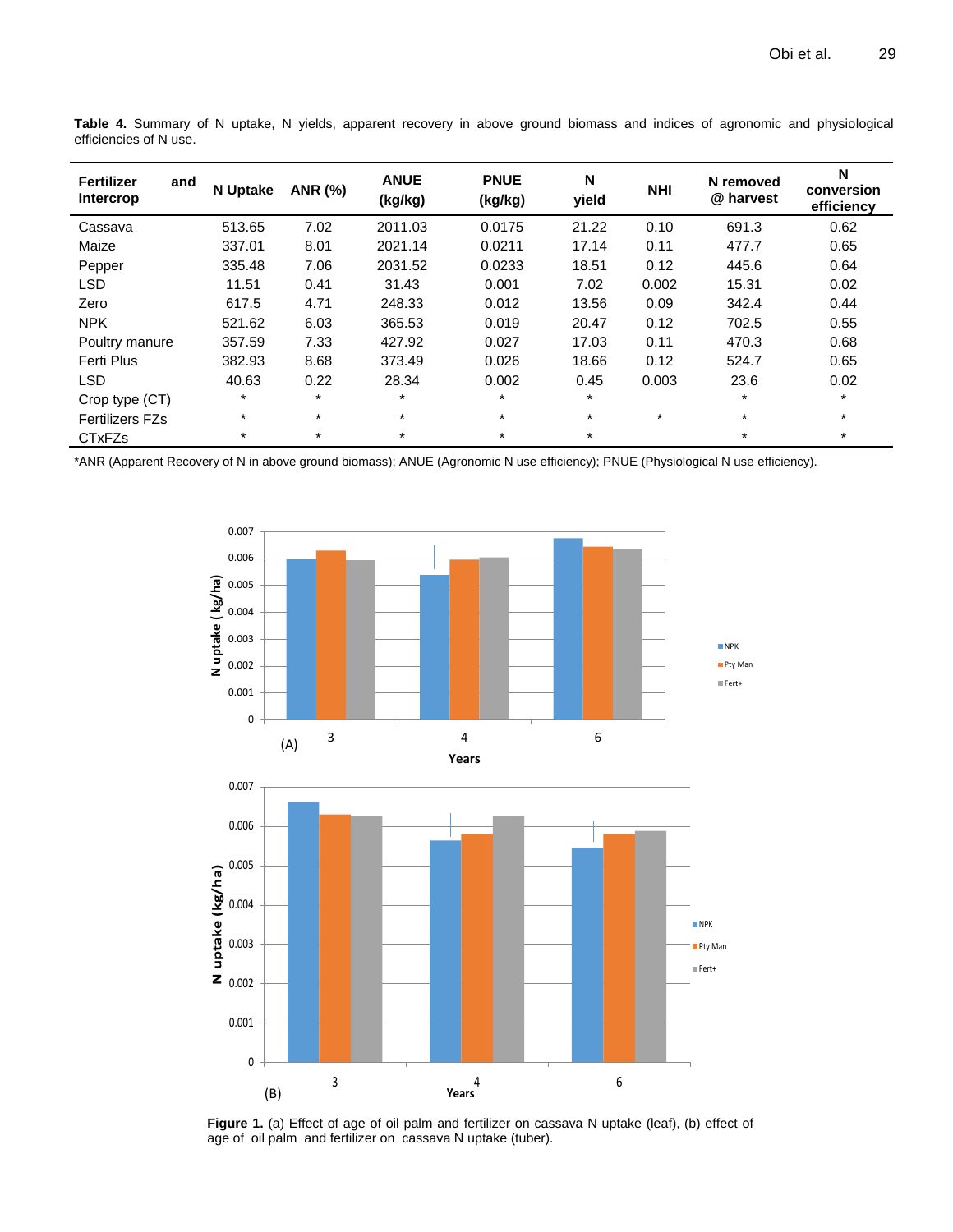



**Figure 2.** (a) Effect of age of oil palm and fertilizer on maize N uptake (leaf), (b) Effect of age of oil palm and fertilizer on Maize N uptake (seed).

(Figure 2a). Trends of N uptake for seed production in maize follow those of biomass production are mentioned in Figure 2b. NPK and ferti plus enhanced N uptake in maize seeds and lowest values were obtained for poultry manure across the ages of oil palm fields. Fertiplus and NPK enhanced the nutrient uptake in the leaf and fruit of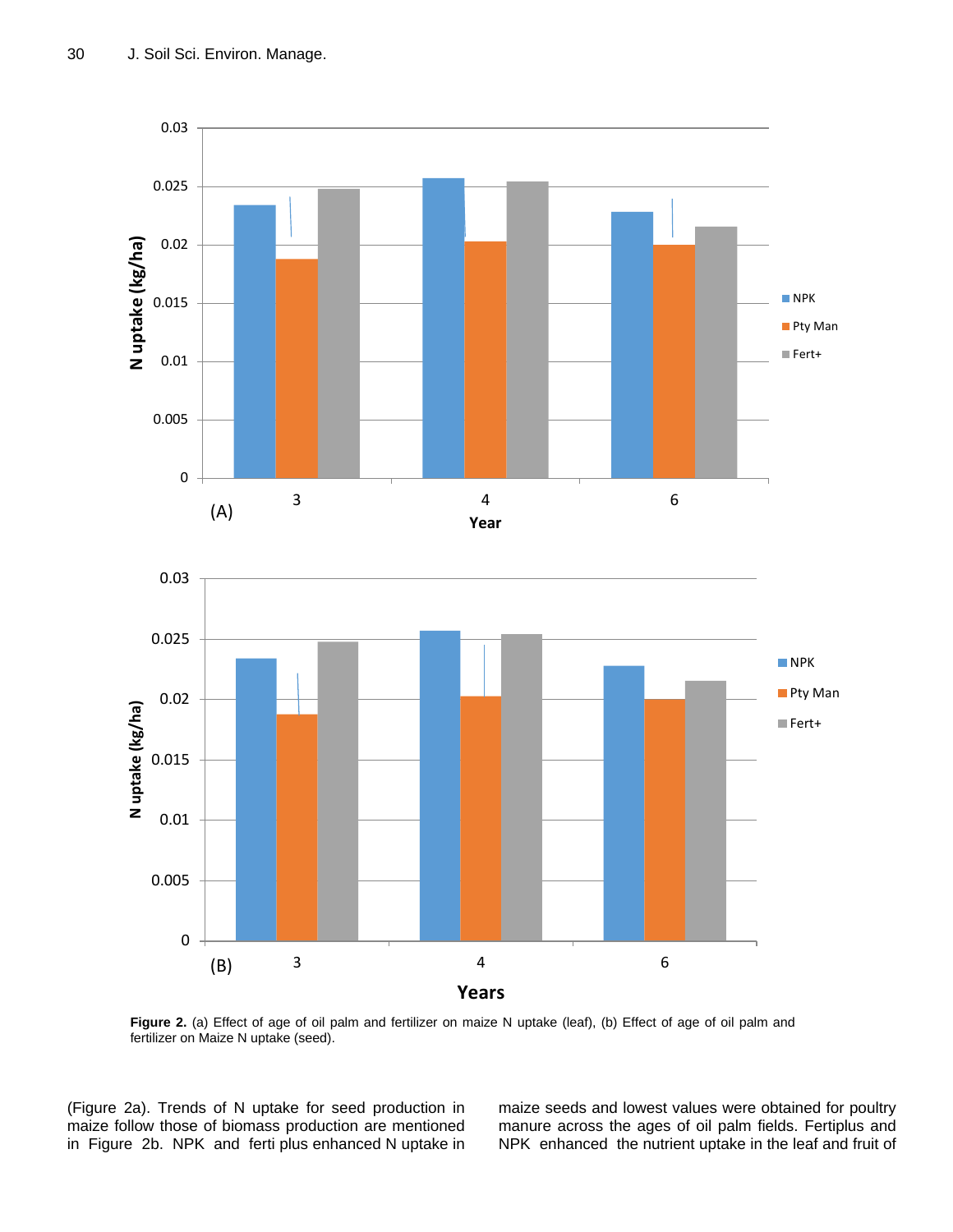

**Figure 3a.** Effect of age of oil palm and fertilizer on pepper N uptake (leaf), (b) Effect of age of oil palm and fertilizer on pepper N uptake (fruit).

pepper in the alley of 3 years old palm while Poultry manure recorded lowest N uptake. However, NPK recorded the lowest value of N uptake for 6 years old oil palm (Figure 3a and b). Lowest fertilizer efficiency was found for 6 years old oil palm for both leaf and fruits of pepper. Pepper responded more to Ferti plus application in biomass with respect to nutrient uptake for leaf and fruits of pepper (Figure 3a). The fertilizers affected N uptake for fruit production by pepper (Figure 3a). In particular, lowest values were obtained for N uptake for the 6 years old field and for ferti plus, while for other ages of oil palm, highest values were found for NPK and ferti plus and lowest for poultry manure (Figure 3b).

## **DISCUSSION**

The fertilizers: NPK (a compound inorganic fertilizer),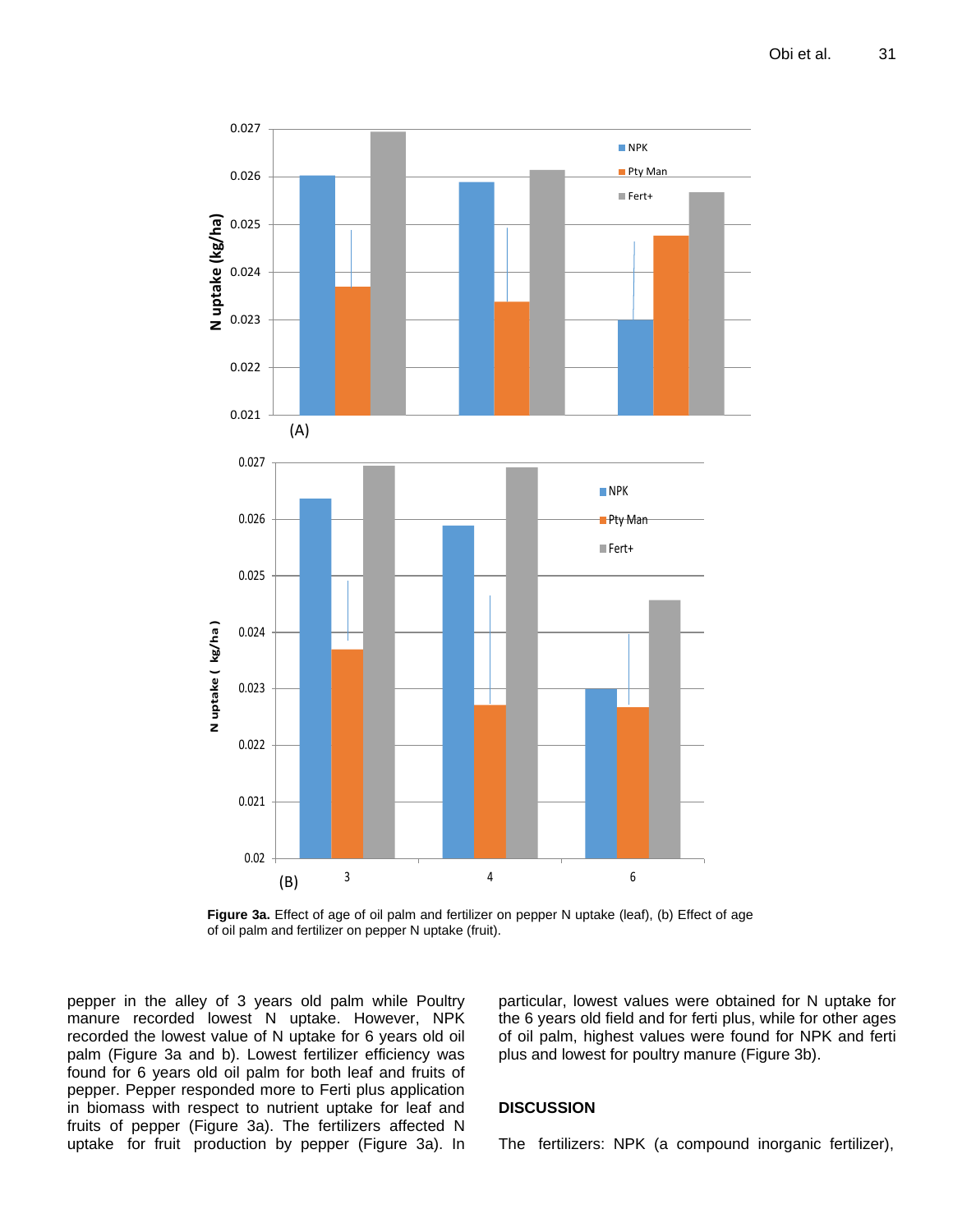Ferti Plus (organo-mineral fertilizer) and poultry manure, exerted significant effects on nitrogen uptake and use efficiencies for biomass and yield production by cassava, maize and pepper strip intercropped in the alleys of 3, 4 and 6 years oil palm plots. Compare with Ferti Plus and poultry manure, NPK influenced most of the measured indicators of N use efficiencies by the sole crop and intercrop mixtures of cassava, maize and pepper in oil palm alley. The un-manured (control) plants had higher N uptake and NHI compared to the fertilizer treated plants. Agele et al. (2008) obtained improved NUE for crops under application of organic and inorganic fertilizers, and Rather et al. (1999) and Agele et al. (2018b) had attributed crop yield increases under fertilizer treatments to improved efficiency of nutrient uptake and use.

The results obtained for nutrient use efficiency indicators in this study showed that the effect of organic (manure) is different from chemical NPK fertilizer. The efficiencies of nitrogen uptake and use for yield production and hence nitrogen harvest indexes (NHI) are strongly affected by nutrient availability from fertilizer sources. Lopez-Bellido and Lopez-Bellido (2001) reported that nitrogen use efficiency is affected by cropping systems, fertilizer types and application rate. McCall and Willumsen (1998), Yamoah et al. (1998), Nevens et al. (2004) and Agele et al. (2011) also affirmed that the availability of soil N, the efficiency of its uptake and use efficiencies for biomass and yield production are affected by fertilizer sources, soil and crop types, and climatological conditions of the production site.

In this study, the alley crop species differed in their NUE responses to the applied fertilizers. Compare with organic fertilizers evaluated, NPK fertilizer had higher N concentration which would have impacted N availability in soil solution and its N uptake and use efficiencies by the sole and intercrop mixtures of the alley crop species. The observed differences in crop responses to inorganic and organic fertilizers can be attributed to differences in nutrient contents, patterns of nutrient release and effects on soil physical, chemical and biological properties (McCall and Willumsen, 1998; Nevens et al., 2004; Agele et al., 2011; Liang et al., 2019). It has been reported that crop species differ in biomass and nutrient uptake, accumulation and partitioning between vegetative and reproductive components (Nevens et al., 2004; Agele et al., 2018b). Differences in uptake, use, accumulation and partitioning of nutrients between vegetative and reproductive components in crop species and varieties are commonly used as criteria for yield selection in crops to develop cultivars adapted to low fertilizer input management systems (Yamoah et al., 1998; Nevens et al., 2004; Agele et al., 2008). Although, organic fertilizers contain other nutrients aside from N which is low, slow release and longer resident time in soil of these nutrients would have extended uptake time, accumulation and utilization for growth and yield of crops (Yamoah et al., 1998; Agele et al., 2011, 2018b). Other advantages of

organic fertilizers include improvement in soil physical and biological properties with resultant improvement in growth and yield of crops (Cassman et al., 2002; Liang et al., 2019).

Higher N uptake in addition to NHI by the alley crops was obtained under control treatment (plots for which fertilizers were not applied) compared to plants under fertilizer treatment. Nutrient uptake refers to the ability of crop to extract or absorb nutrients from the soil. N uptake was calculated as the product of the measured N concentrations in shoot biomass and reproductive structures (fruit/seed/tuber) by the weight of the biomass (shoot and reproductive structures) (Gungula, 1999; Fageria and Baligar, 2003). Although, lower biomass (shoot and reproductive structures) weights was obtained for control, N concentration relative to biomass weight was high thus the relatively high N uptake for the control treatment. Other studies had reported high N uptake for crops under control (plots for which fertilizers were not applied) (Agele et al., 2008, 2018b). However, fertilizer application enhanced soil nutrient status, uptake and accumulation of N in the leaf, fruit, tuber and grain of alley crop species.

NPK fertilizer enhanced N-removed at harvest and apparent recovery while poultry manure had enhanced apparent recovery efficiency by difference (RE%), fertilizer use efficiency (FAE) and internal utilization efficiency (IE). Poultry manure treatment significantly influence RE%, PE and IE while N-removed at harvest was significantly higher in the un-manure plants (control). The organo-mineral fertilizer, ferti plus enhanced Apparent Recovery Efficiency by difference (RE%) and Partial Factor Productive (PFP) and Physiology Efficiency (PE) of N use. Ferti plus and poultry manure treatment had higher partial factor productivity (PFP) by enhancement of most of the indicators of N use efficiency compared to the un-manure (control). In general, the fertilizers enhanced Agronomy Efficiency (AE), Apparent Recovery Efficiency ARE, Physiology Efficiency (PE), Utilization Efficiency (UE), N-removed at harvest and Internal Utilization Efficiency (IE), PFP and N-removed at harvest, and partial factor productivity (PFP). In this study, AE values was less than 1, however it has been reported that AE values may range between 1 and 5 since its magnitude is dependent upon soil, crop, nutrient rate of absorption and losses.

In this study, NPK among other things enhanced N uptake and N removal at harvest while the organic fertilizers promoted other indicators of agronomic and physiological efficiencies of N use. This observation is consistent with the reports of differential responses of NUE indicators by crops from inorganic and organic fertilizers. Differences in nutrient uptake, utilization efficiencies and crop yield enhancement between inorganic and organic fertilizers are widely reported (McCall and Willumsen, 1998; Nevens et al., 2004; Agele et al., 2011; Liang et al., 2019). These observations had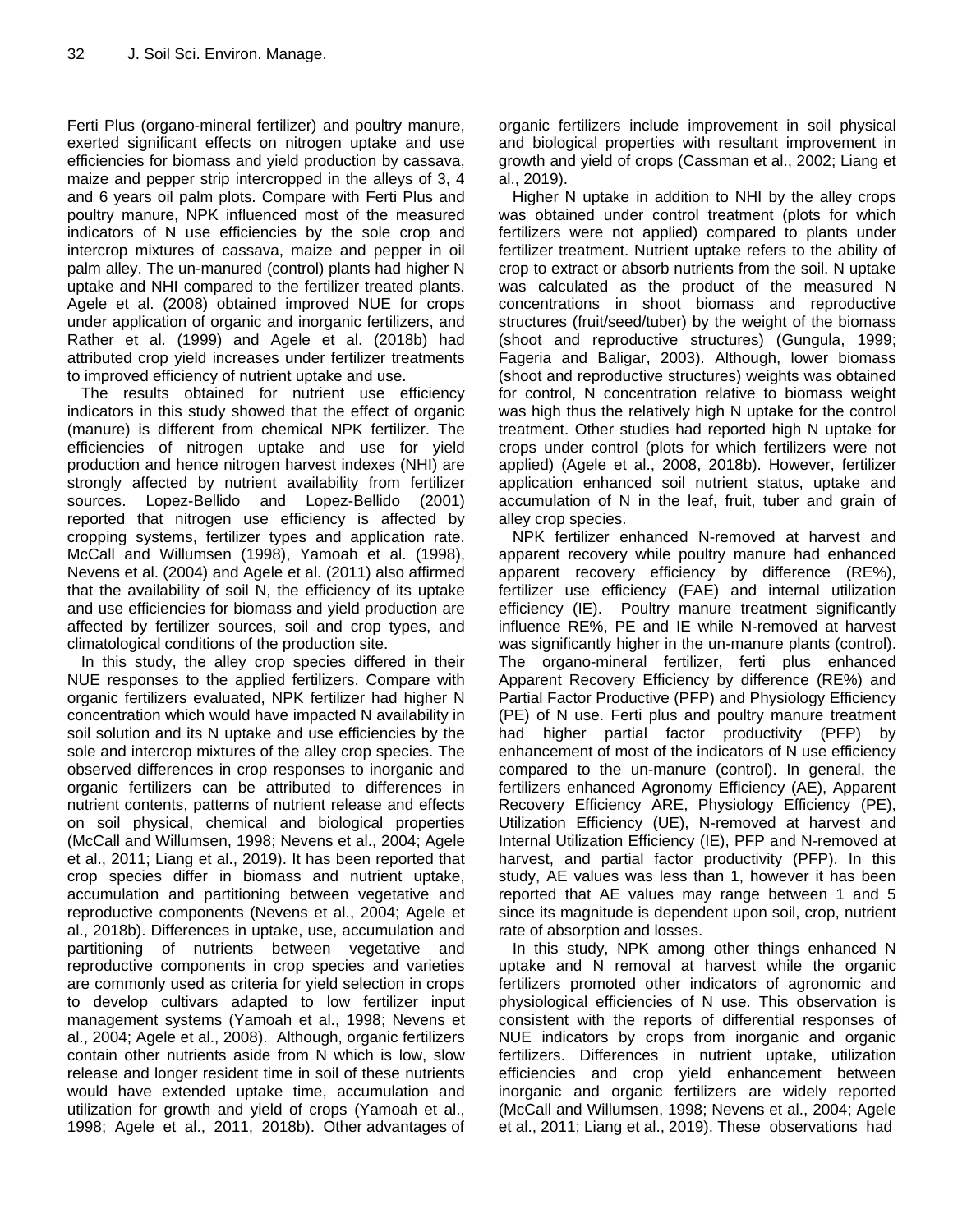been attributed to the effects of fertilizers on soil nutrient contents (enhancement of nutrient availability), nutrient release pattern from fertilizer types (sources: organic and inorganic) and physical and biological properties of the soil.

In this study, the fertilizers (organic and inorganic) influenced agronomic and physiological efficiencies and PFP of the alley crop species evaluated. Most of the measured indicators of agronomic and physiological efficiencies of N use express the general production efficiency of the system, the composite measure relating output to inputs. NUE expresses the general efficiency of conversion of nutrient taken up by the plant for biomass production, and it describes the general efficiency of N fertilizer utilization in crop production. Agronomic Efficiency (AE) is indicated as the unit of yield increase per unit nutrient applied; this index reflects the direction of production impact of applied fertilizer and also relates to economic return (Vanlauwe et al., 2011). On the other hand, physiological Efficiency of N use (PE) expresses the yield increase in relation to increases in crop uptake of nutrient in above ground parts of the plant (Dobermann, 2007). Internal Utilization Efficiency (IE) is defined as the yield in relation to total nutrient uptake relates yield of harvested portion of crop from applied nutrient that is ratio of total nutrient uptake and incremental production of above ground crop biomass from applied nutrient. Apparent Recovery Efficiency (ARE) expresses differences in nutrient uptake in above ground parts of the plant between the fertilizers treated and untreated crop relative to quantity of nutrient applied. Nutrient utilization efficiency (NUE) is calculated as the product of physiological and recovery efficiency. NUE indicators are affected by crop species, environment and management and stresses (deficiencies of other nutrients, drought stress, heat stress, mineral toxicities, pest etc.) (Dobermann, 2007).

The findings are consistent with other reports that fertilizers affect availability of soil nutrients and improve uptake, biomass accumulation and use efficiencies of nutrients by crops (Cassman et al., 2002; Agele et al., 2008). The intercrop species differed in shoot morphological and physiological attributes, and rooting patterns of rooting, biomass and nutrient accumulation and partitioning. These attributes have implications for nutrient uptake, use efficiencies and yield production among the alley crop species. Crop species and fertilizer type affected the allocation of uptake and accumulated nutrients to the vegetative and reproductive structures (Agele et al., 2018b; Tsadik, 2019). The uptake, accumulation and partitioning of N between vegetative and reproductive components differ among crop species and varieties; these are commonly used as criteria for yield selection in crops (Agele et al., 2008). Differences among species and varieties are also used develop cultivars adapted to low fertilizer input management systems. Fertilizers (inorganic and organic) trigger

different effects on soil and responses by plants especially uptake from soil, nutrient and biomass accumulation and partitioning efficiencies to vegetative and reproductive structures of plant.

The intercrop species (cassava, maize and pepper) for which NPK was applied had significantly higher AE, RE, UE, N-removed at harvest and PFP. Across the intercrops, NPK fertilizer enhanced the values of these variables compared to poultry manure and the un-manure plants. Literature reports has indicated that differences in soil nutrient status are a major source of variation in uptake and use efficiencies and of crop yields (Cassman et al., 2002; Dobermann, 2007; Agele et al., 2018b). These reports had attributed soil nutrient and crop yield enhancement by fertilizers to improvements in the efficiency of uptake and use of nutrient resources for both sole and intercropping systems. In their study, Agele et al. (2018b) observed that without applications of fertilizers, yield and NHI were small for sole and intercrops of sesame and bambara nut in cashew alleys in the guinea savanna agroecology of Nigeria. Fertilizer application enhances nutrient availability and brings about decreases in competition placed on nutrient resources by intercrop species (crop mixtures) (Agele et al., 2018b).

NPK has high N content which is released rapidly into soil solution and promoted its availability, this must have enhanced its uptake by the plant and utilization for biomass production (improved plant growth) compared with organic fertilizers (poultry manure for example). There were therefore, enhanced AE, RE, UE and N removed at harvest for NPK treated plots compared with others. The study showed that application of poultry manure, ferti plus and NPK fertilizers to alley crops in oil palm soil affected nutrient uptake of sole and intercrop species through improved utilization of such nutrient elements. Alizadeh et al. (2010) and Agele et al. (2018a) attributed high yield performance of sole and intercrop combinations of crop species to improvements in efficiency of nutrient resource utilization. Sole crops of the intercrop species under NPK treatment recorded the highest nutrient contents in their leaves which indicates that physiologically, nutrients uptake may depend of the degree of competition (below ground) for resources (Agele et al., 2018b; Tsadik, 2019).

The fertilizers (NPK, Ferti Plus and poultry manure) affected nutrient uptake and use efficiencies of sole and intercrop plant species under oil palm-based alley cropping system: attributable to enhancement of soil nutrients (the sandy loam soil of experimental site appeared to have low fertility status especially N) while improvement in other soil (chemical, physical and biological) properties would have promoted biomass accumulation and yield production by the alley crop species.

In this study, application of poultry manure and ferti plus organo-mineral fertilizes and NPK enhanced leaf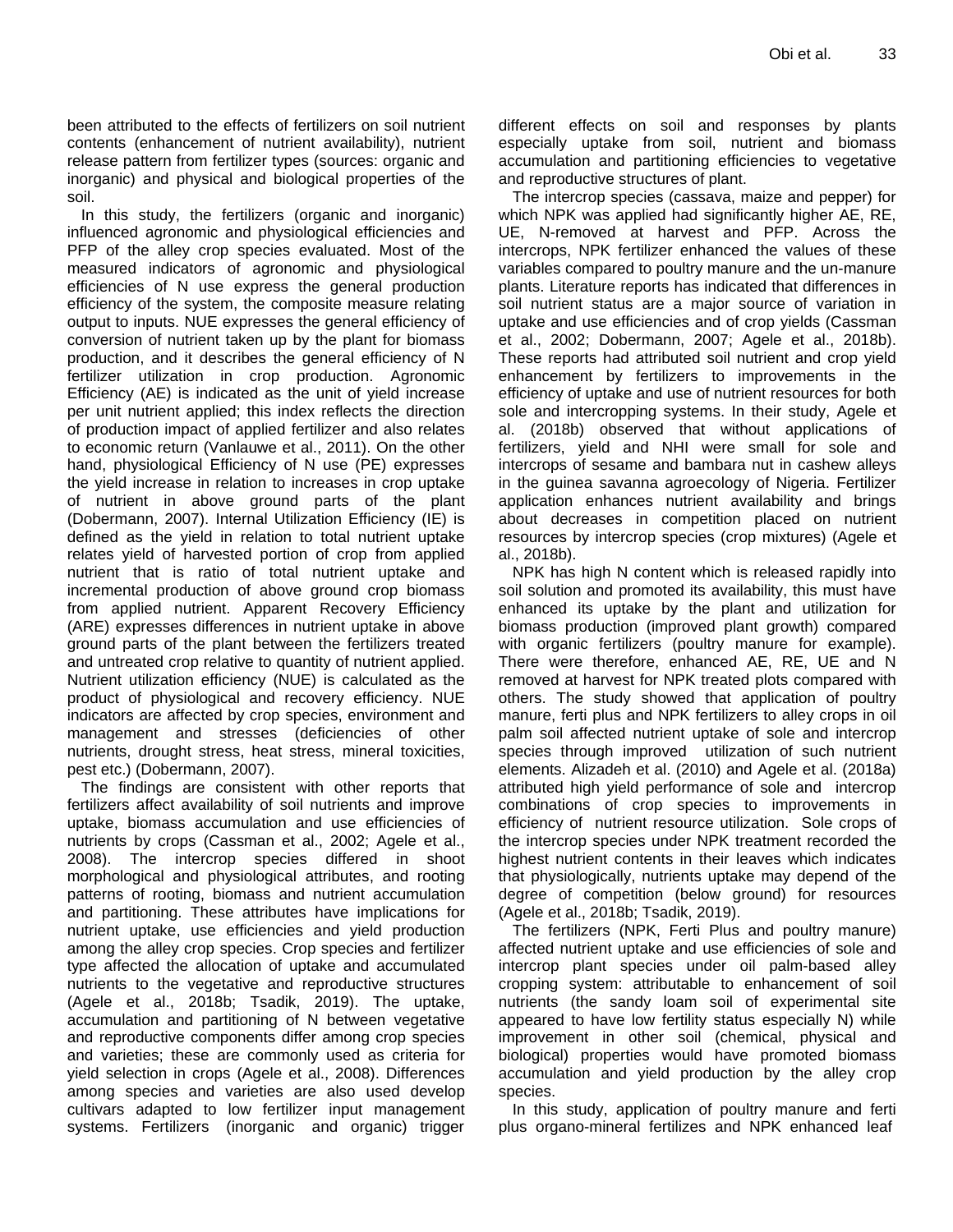and tuber/seed nutrient contents compared with the control (un-manure) treatments. This is attributable to high nutrient inputs by the fertilizers, differences in nutrient demand by the crops, for example, maize, a surface feeder. It is reported that nutrient availability depends on nutrient concentration in the soil and environment and release pattern in synchrony with the crop needs (Agele et al., 2008; Tsadik, 2019). However, highest N uptake values were obtained for the unmanure. Nitrogen harvest index was higher under ferti plus and poultry manure compared with NPK, this result was in line to the conclusion of Agele et al. (2008, 2011) that the crop yields and nutrient availability were higher in plots for which farmyard manure was applied, and to longer time availability. Manure decomposes slowly and releases their constituent nutrients slowly, may be to meet time dynamics of nutrient demand by growing crops (Giller, 2004; Alizadeh et al., 2010). The highest nitrogen harvest index values for seed and leaf of intercrop species were obtained from the un-manure treated plants. The superiority of these may be attributed to more vigorous nutrient exploitation advantage (Tsadik, 2019).

The results showed that for the intercrop species grown under the 3, 4 and 6 years old oil palm plots the fertilizer treatments enhanced Agronomic efficiency (AE), Recovery efficiency (RE) and utilization efficiency (UE), which is an indication of yield improvement compared to treatments without unmanure (Abbasi et al., 2013; Liang et al., 2019). The 3, 4 and 6 years old oil palm plots intercropped with cassava, maize and pepper plants affected physiological efficiency (PE) and Partial factor productivity (PFP). Physiological efficiency (PE) and Partial factor productivity (PFP) values were not significantly different with application of the fertilizer for the intercrops in the alleys of 3, 4 and 6 years oil palm field.

Oil palm also take up nutrient from the soil for its growth, especially from sandy loam soil of experimental sites, nutrient recycling in palms is slow and little (Edy et al., 2020). However, oil palm provides nutritional elements like phosphorus (Tsubo et al., 2001), and nutrient P is reported to decrease species competition placed on nutrient resources (Vanlauwe et al., 2011).

## **Conclusion**

The fertilizers (organic and inorganic) enhanced nutrient uptake and use efficiencies in the respective leaf, tuber, seed and fruits of cassava, maize and pepper in the alleys of 3, 4 and 6 years old oil palm trees. The indicators of uptake and use efficiencies of N differed among the alley crop species and fertilizer types across the ages of oil palm plants in plantation. While NPK promoted the uptake and apparent recovery of N in above ground biomass, the organic fertilizers enhanced other indicators of agronomic and physiological N use efficiencies; and the efficiencies of uptake and use of N were higher for NPK and ferti plus compared to poultry manure. Uptake and use efficiencies of N were higher for the respective sole crops of cassava, maize and pepper compared with the intercrops across the fertilizers. N content was highest for fruits of pepper while N uptake and yields were highest for cassava tubers and seeds of maize.

Cassava and maize had enhanced agronomic efficiency, N-remove at harvest and internal utilization efficiency (IE) and apparent recovery efficiency (RE) while pepper had higher Agronomy Efficiency (AE), Apparent Recovery Efficiency (RE), Agronomic and Physiological Efficiency (PE) of N use. The values of indicators of N uptake and use efficiencies were highest for 4 and 6 years compared with the 3 years old fields across the intercrop species. Physiological efficiency (PE) and Partial factor productivity (PFP) values were not significantly different among the fertilizers applied for the intercrops.

Therefore, it can be said that the intercrop species exhibited differences in their ability to take up and use N efficiently for biomass and economic yield production under application of inorganic (chemical) and organic fertilizers. For arable crops grown in the alley of oil palm (1 to 6 years old), supplementary input of nutrients especially nitrogen from fertilizers (organic and inorganic) is needed to meet the nutrient requirements of alley crops.

# **CONFLICT OF INTERESTS**

The authors have not declared any conflict of interests.

#### **REFERENCES**

- Abbasi MKM Tahir MM Rahim N (2013). Effect of N fertilizer source and timing on yield and N use efficiency of rainfed maize (*Zea mays* L.). in Kashmir–Pakistan. Geoderma 195:87-93
- Agele S, Nduka B, Aiyelari P (2018a). Agro-Waste Reuse and Effects on Growth and Yields of Sesame and Bambara Nut Alley Crops in a Cashew-Based Intercropping System of the Guinea Savanna Agroecology of Nigeria. Advances in Recycling and Waste Management 3(2):159. DOI[: 10.4172/2475-7675.1000159](https://doi.org/10.4172/2475-7675.1000159)
- Agele S, Nduka B, Famuwagun B, Adejoro S (2018b). Uptake and Use Efficiencies of Nutrients by Sesame and Bambara Nut Alley Crops as Influenced by Manuring in a Cashew-Based Intercropping System in the Guinea Savanna Agroecology of Nigeria. Journal of Agricultural Chemistry and Environment 7(4):153-175.
- Agele SO, Adeniji IE, Alabi IA, Olabomi A (2008). Responses of Growth, Yeild and N use Efficiency of Selected Tomato Cultivars to Variaitons in the Hydrothermal Regimes of the Cropping Seasons in a Rainforest Zone of Nigeria. Journal of Plant Interactions 2(4):273- 285.
- Agele SO, Adeyemo AJ, Famuwagun IB (2011). Effects of Agricultural Wastes and Mineral Fertilizer on Soil and Plant Nutrient Status, Growth and Yield of Tomato. Archives of Agronomy and Soil Science 57(1):91-104.
- Ajayi AJ, Agele SO, Aiyelari OP (2016). Growth, Yield and Yield Components of Pineapple in a Pineapple-Pepper-Cowpea Intercropping System. International Journal of Horticulture 6(1). doi: 10.5376/ijh.2016.06.0001